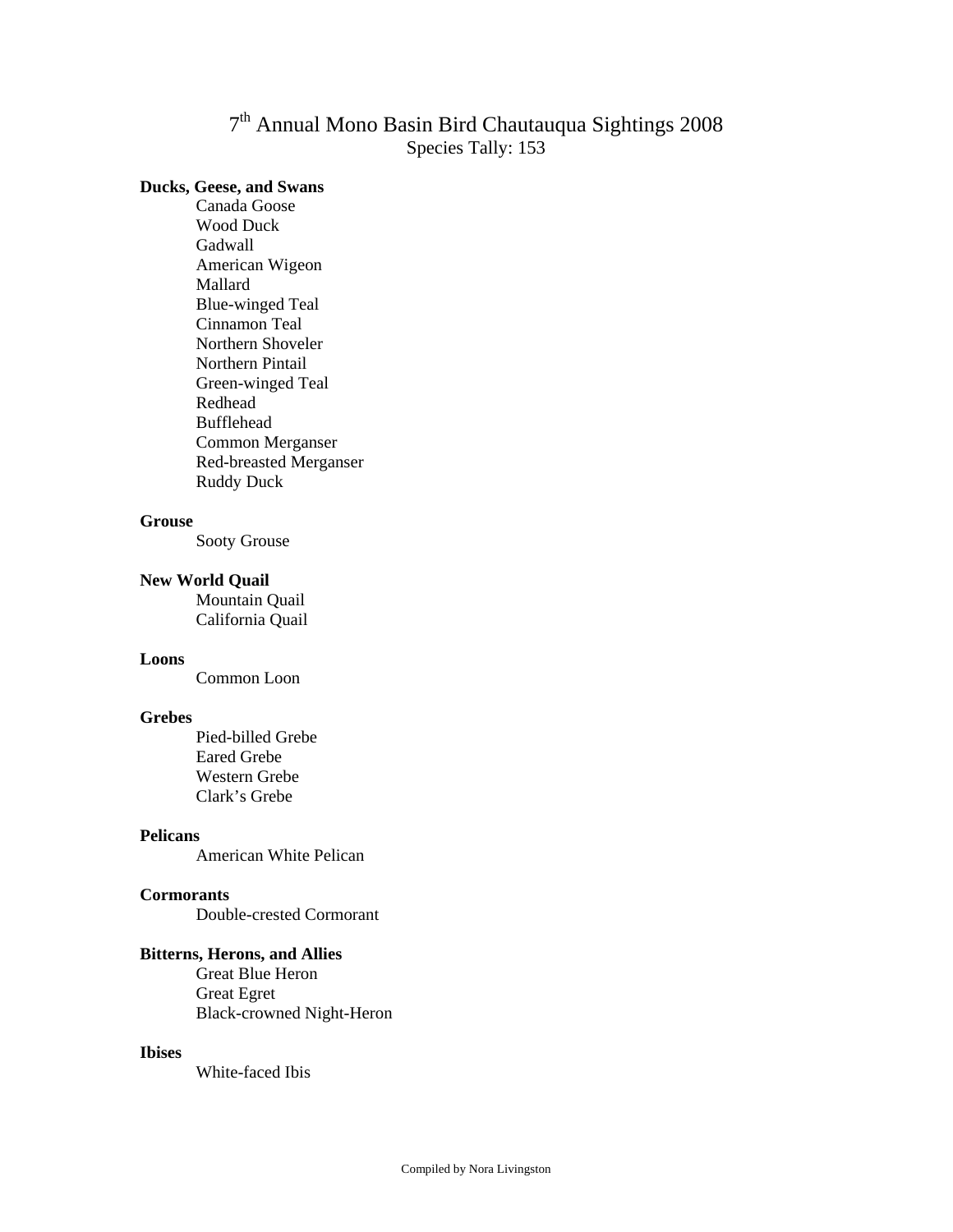# **New World Vultures**

Turkey Vulture

# **Hawks, Kites, Eagles, and Allies**

**Osprey**  Bald Eagle Northern Harrier Sharp-shinned Hawk Red-tailed Hawk Golden Eagle

# **Falcons**

 American Kestrel Peregrine Falcon Prairie Falcon

# **Rails, Gallinules, and Coots**

 Virginia Rail American Coot

### **Cranes**

Sandhill Crane

#### **Plovers**

Killdeer

# **Stilts and Avocets**

 Black-necked Stilt American Avocet

# **Sandpipers, Phalaropes, and Allies**

 Spotted Sandpiper Willet Long-billed Dowitcher Wilson's Snipe Wilson's Phalarope

# **Gulls and Terns**

 Franklin's Gull Bonaparte's Gull Ring-billed Gull California Gull Caspian Tern Foster's Tern Least Tern

### **Pigeons and Doves**

 Eurasian Collared-Dove Mourning Dove

# **Typical Owls**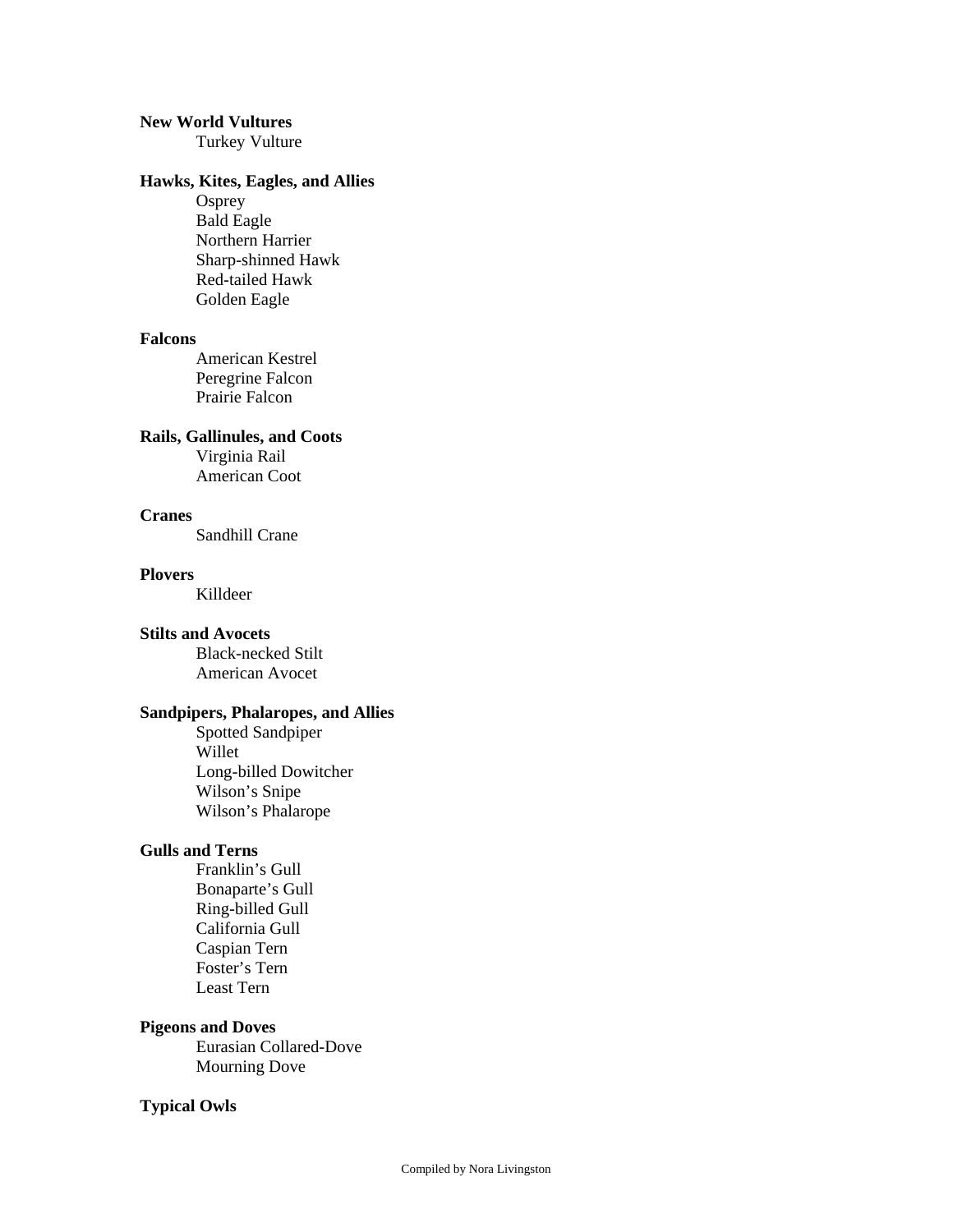Long-eared Owl

# **Goatsuckers**

 Common Nighthawk Common Poorwill

# **Hummingbirds**

 Black-chinned Hummingbird Costa's Hummingbird Calliope Hummingbird

### **Woodpeckers**

 Lewis' Woodpecker Williamson's Sapsucker Red-breasted Sapsucker Hairy Woodpecker White-headed Woodpecker Black-backed Woodpecker Northern Flicker

# **Tyrant Flycatchers**

 Olive-sided Flycatcher Western Wood-Pewee Willow Flycatcher Gray Flycatcher Dusky Flycatcher Black Phoebe Say's Phoebe

#### **Shrikes**

Loggerhead Shrike

# **Vireos**

 Cassin's Vireo Warbling Vireo

# **Jays and Crows**

 Steller's Jay Pinyon Jay Clark's Nutcracker Black-billed Magpie Common Raven

# **Larks**

Horned Lark

### **Swallows**

 Tree Swallow Violet-green Swallow Northern Rough-winged Swallow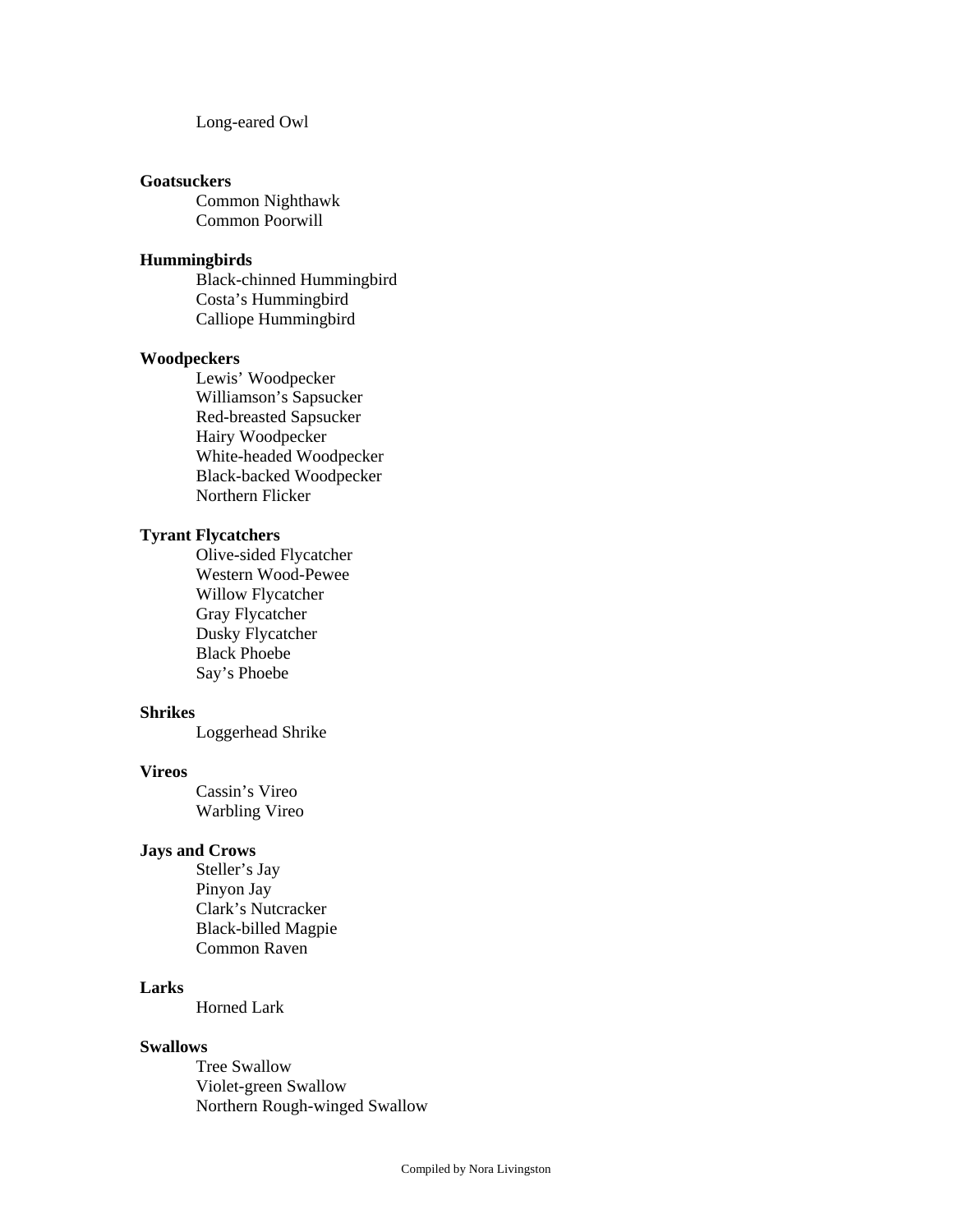Bank Swallow Cliff Swallow Barn Swallow **Chickadees and Titmice**

Mountain Chickadee

# **Nuthatches**

 Red-breasted Nuthatch White-breasted Nuthatch Pygmy Nuthatch

# **Creepers**

Brown Creeper

#### **Wrens**

 Rock Wren Bewick's Wren House Wren

# **Dippers**

American Dipper

### **Kinglets**

Ruby-crowned Kinglet

# **Gnatcatchers**

Blue-gray Gnatcatcher

# **Thrushes**

 Western Bluebird Mountain Bluebird Townsend's Solitaire Hermit Thrush American Robin

# **Mockingbirds and Thrashers**

Sage Thrasher

# **Starlings**

European Starling

# **Pipits**

American Pipit

#### **Wood Warblers**

 Orange-crowned Warbler Nashville Warbler Yellow Warbler Chestnut-sided Warbler (Audubon's) Yellow-rumped Warbler American Redstart